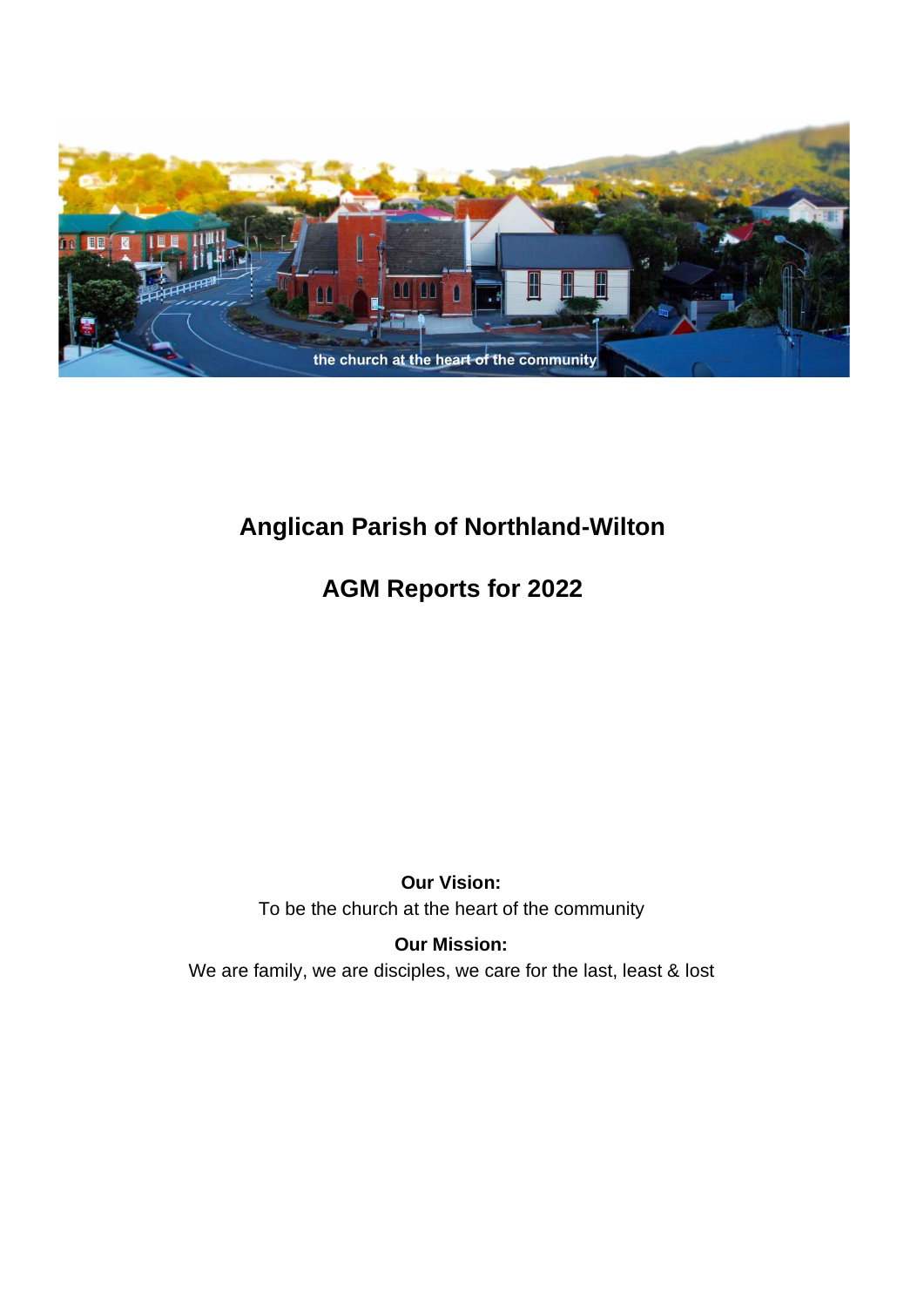# **REPORTS**

### **Vicar's Report**

I'm so proud of the journey that we've been on over the last year as a parish. It's been a challenging and testing year, mainly due to the Covid pandemic. Yet time and time again, through many changes, stops and starts, we have shown ourselves as a resilient and loving community.

Many of us continue to sacrificially give and serve to enable the Kingdom of God to flourish here in our community. In other words, working towards our vision of being the church at the heart of the community become a reality. It's as if ripples of love and light spread through the community because we choose to follow Jesus and serve our community.

### A few things to celebrate:

- Parish Dinner it was such a wonderful evening for our wider St Anne's family to gather. Over 130 people attended, a real sense of joy and community.
- Children's Church wonderful to see a team being formed, which a variety of contributions and ideas of how best to serve our children.
- House Churches for some, it provided a welcoming and more accessible way of doing church. It was also a testament to our ability to adapt as a parish through challenging times.
- Guys' small group out of the Curry & Beer group we had a small group of guys journey together for 3 months, discussing the topics found in the book of Lost Connections, mostly around our mental health and wellbeing. It concluded with a weekend away.

### People to thank:

- Rev Catherine Froud we said goodbye to Catherine after 3 years of service to our parish. We miss her and her husband Jeff. But are very thankful of their service to our parish.
- A big thank you to the Anakotta Family, as they leave us mid 2022 after more than three years. They've made a wonderful contribution to the life of our church during their time, and we've thoroughly enjoyed their friendship.
- So many of you faithfully contribute week after week to the life and mission of our parish. So to those of you on the rosters, those in our various parish teams, and to those of you who just quietly do the unseen jobs - thank you!
- In regard to worship, thank you to Neale Howcroft for his faithful work behind the scenes to support the running of our regular worship. Thank you to the musicians, Cathy Edge, Bridgett Parkin, Mary Cordery, Susan Agnew and Geoff Bertram, we really appreciate your involvement and contribution to our worship.
- Children's Church team Cathy Edge, Susan Agnew, Heather Kirkham, Teresa Edge.
- To Nicky Wilson, our Parish & Hall Administrator, who works hard behind the scenes.
- Thank you to the vestry who so diligently and faithfully provide the spiritual leadership in our parish. I enjoy our robust and healthy discussions. So thank you to Barry McCaul, Johnny Lowe, Barbara Murray, John Anakotta, Elizabeth Newman, Cathy Edge.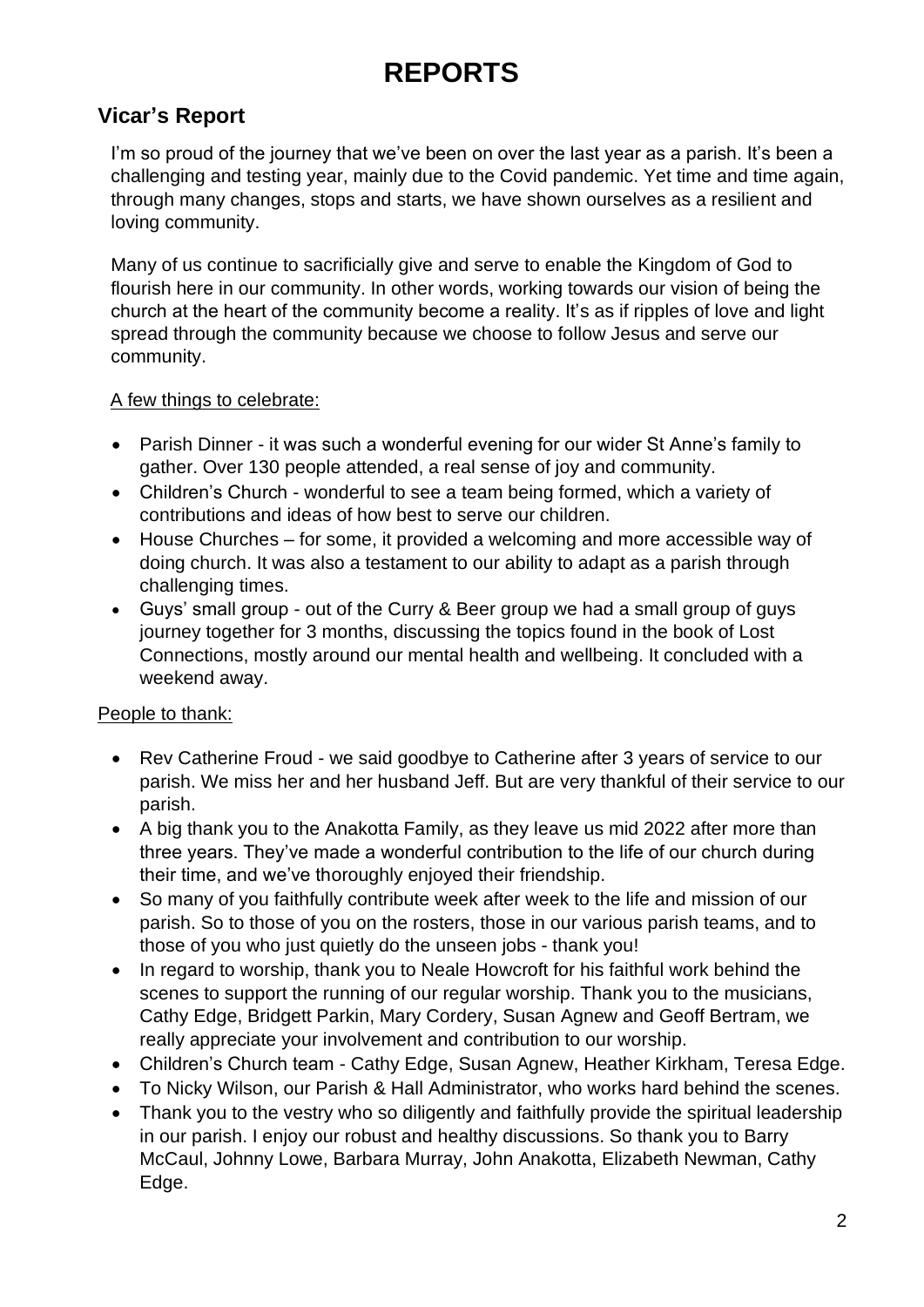• Thank you to our wardens, Neale Howcroft and Elizabeth Smith, for all your hard work behind the scenes. We meet regularly and I really appreciate their support, as the three of us provide leadership to the parish.

As we look forward, we face figuring out what our 'new normal' is, as we engage with the challenges and opportunities before us. We desire to stay true to who we are, that is, a people who seek to be the church at the heart of the community here in Northland and Wilton. Yet we open ourselves to what God might be saying to us, as we seek to be disciples, live out what it means to be family, and care for the last, least and lost in 2022 and beyond.

Blessings,

#### **Rev Paul**



*Weekend away for the small group formed out of the Guys Curry & Beer - October 2021*

### **Wardens' Report**

2021 has again been a challenging year for us all with the need to control the Covid-19 virus. Nevertheless, the church and we as individuals found ways in which to worship and support each other in accordance with our Lord's exhortation to love one another.

From Pauls letter to the Philippians 1:3-4: "*<sup>3</sup> I thank my God every time I remember you. <sup>4</sup> constantly praying with joy in every one of my prayers for all of you."*

The 1957 history of St Anne's entitled "**Call to adventure**" made the following observation:

*'Here's the church, and here's the steeple: look inside, there's all the people.' The childish old jingle goes right to the heart of the matter. St Anne's has always been a family church, not merely because whole families have supported it and worshipped in it, but because the whole congregation has, in some indefinable way, felt itself to be a Christian family. Joys and sorrows have, in this atmosphere, being shared. Joys have been increased; sorrows lightened in that sharing.*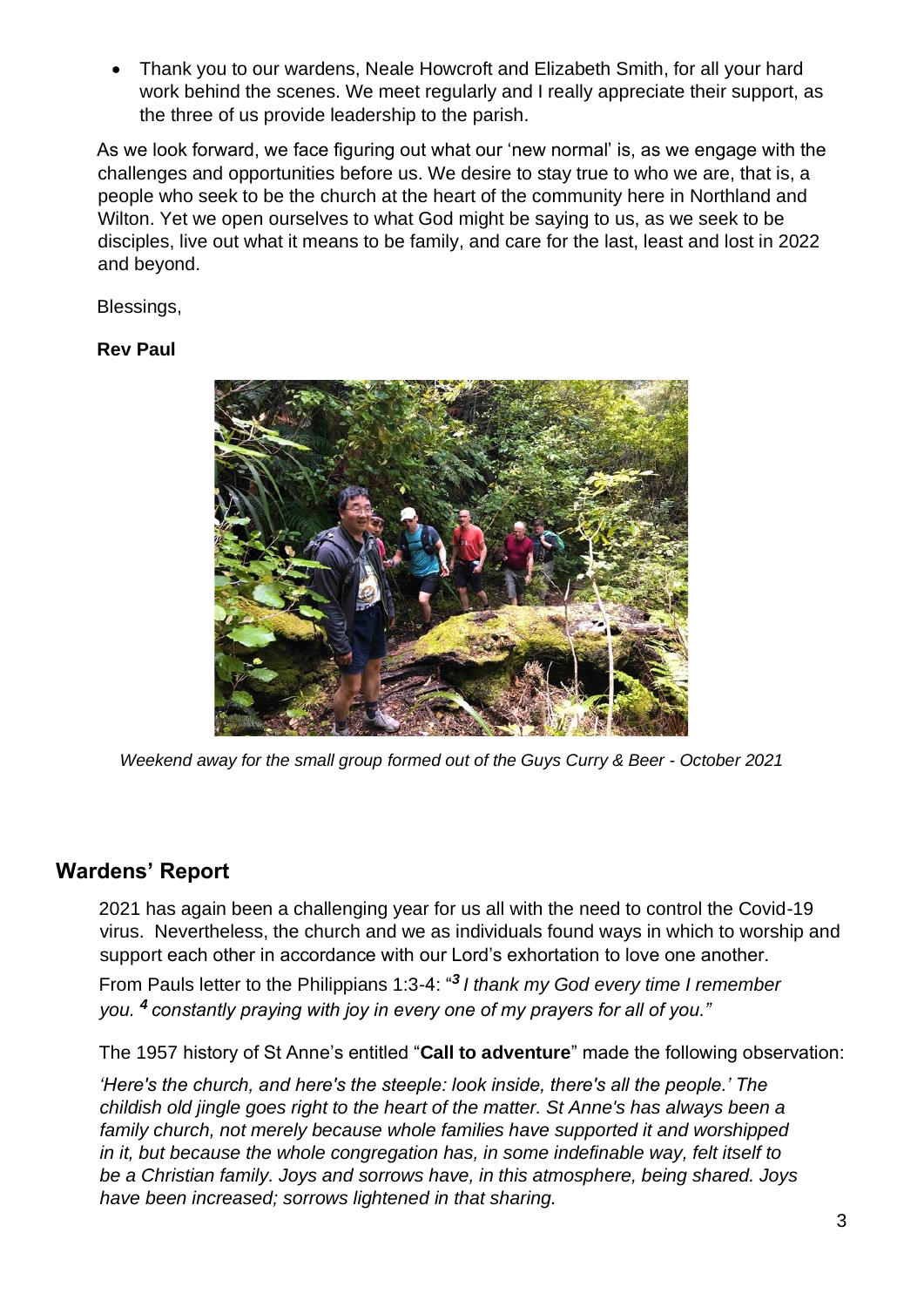#### *Today, we hope also to widen the fellowship. It is to that adventure, the building of a greater worshipping community in Northland and Wilton, that we now call you (our emphasis)*

The introduction of 'House Churches' during the difficult period of 'lock down' demonstrated that Worship does not need to be confined to a church building, but also recognising that this is favoured to promote fellowship, and neither does Worship and Prayer have to be confined to Sunday only.

Our Bishops Justin and Ellie issue weekly "Silver Bullets" which include a call to daily prayer groups, and we refer you to the St Anne's group who meet each weekday morning at 8:00am on Zoom [\(www.zoom.us](http://www.zoom.us/) ID:892 314 145 password: prayers). As a member of the St Anne's family, you are welcome to join us.

A Bible reflection group met in the Church Hall in 2021 on the second and fourth Thursdays of the month from 1:15 – 2:30pm led by Catherine Froud, for those seeking further understanding of the written word. The study group reflected on St Paul's letters to the Ephesians, Colossians and Philemon, and Bishop Ellie's insights and experiences of Psalm 23.

Currently there are three discipleship groups participating in the 'Lenten Study', based on the Diocesan resource "Sentinels: Discerning New Life" where we explore the transforming work of God in our lives and community and together strive to become God's hope and love in our world. Look out for future opportunities for further worship and study opportunities via the pew sheets.

In St Paul's first letter to the Corinthians 12:4, Paul recognises various gifts/talents given by God to each of us. Are you willing to use your gifts in the service of St Anne's, and the Northland community in furtherance of our claim to be "the church at the heart of the community", for example Vestry, ministering, discipleship, morning tea, cleaning, administration, maintenance. We all have gifts of some sort to contribute to the body of the church, no part of that body being of no-more importance than the rest, and as a small church community we need each of us to contribute to our church life.

We would also recommend the Diocesan News in the Anglican Movement email publication [www.movementonline.org.nz](http://www.movementonline.org.nz/) for current happenings, events, within the diocese, including our Bishops' news.

We now address the issue of the parish finances. To be blunt, we have a shrinking and aging congregation, dwindling assets, and aging property. Not a good combination. Without a significant increase in our congregation and/or our income, we are facing a difficult and limited future in our present form. We currently have 29 regular offertory givers. For the five-year period 2016 to 2020, expenses have equalled or exceeded our income. There has been no significant change to our income, from offertory, donations, or fundraising for some time, exacerbated by the effects of Covid 19. As the result, no additions to our reserves have been made, nor any provision made for long term maintenance, in fact, for some years, we have been using our cash reserves to 'top up' our income, reserves which should be used for the unexpected, not the day to day or foreseeable needs. For the Year 2021, as the Treasurers report shows, our expenses exceeded income by \$43.200. Over the next 3-4 years without an increase in our income, our operating costs will increase by the cost of living, additionally, we shall be facing some significant maintenance costs for the vicarage, the hall, and possibly the church which will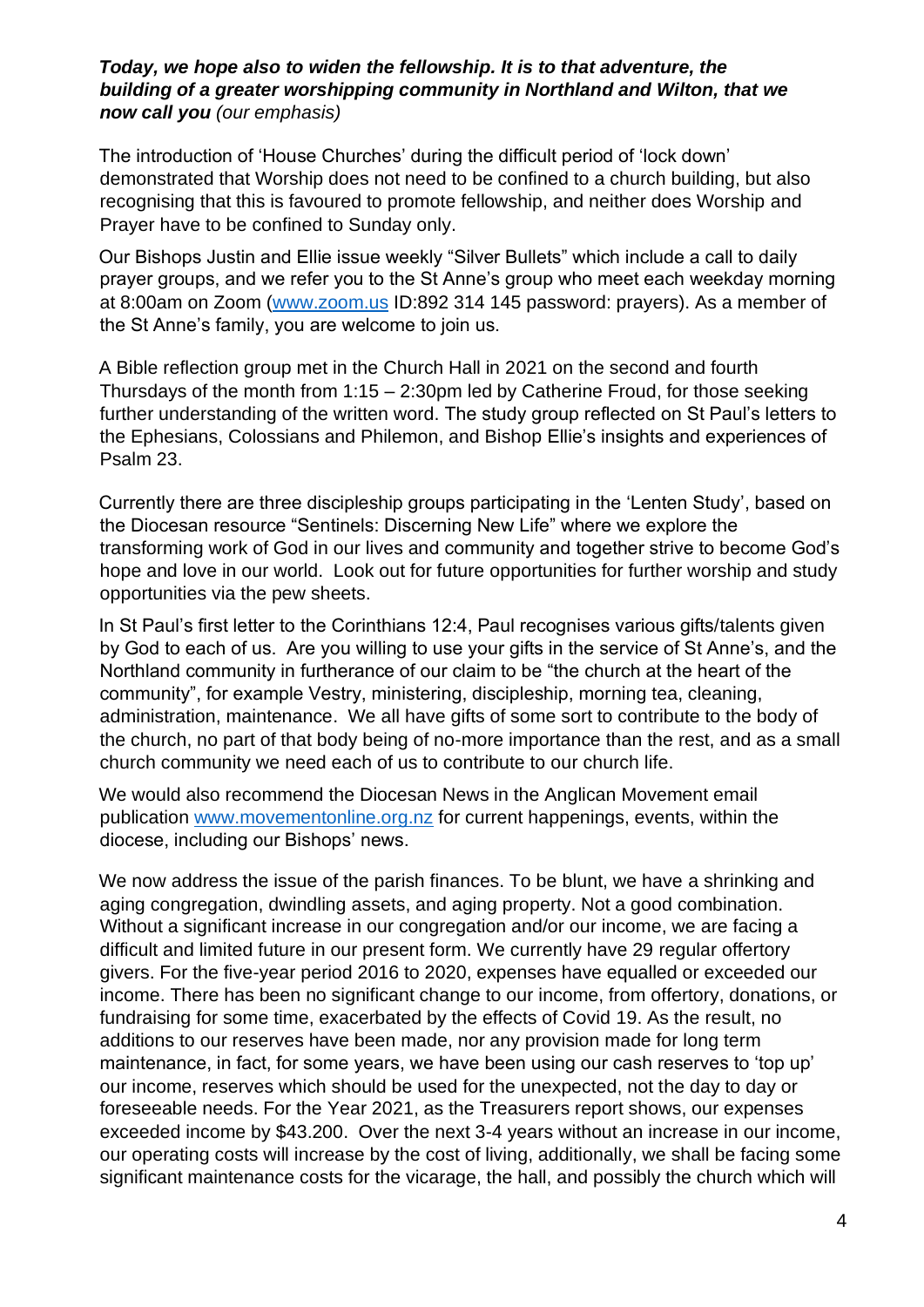result in further depletion of our reserves. Without significant increases in our income, we will have a situation where our expenses will continue to exceed our income depleting not just our cash reserves but requiring the sale of our investments. Depletion of our investment reserves to fund our operating expenses has a finite time limit and is unsustainable.

The St Anne's-day dinner was held on 25<sup>th</sup> July 2021 in the Northland Community Centre. Approximately 140 Guests from across all ministries and the community made it a most successful evening for adults and children alike. Thanks to all who hosted tables, organised food and entertainment and helped with the set up and dismantling. We look forward to seeing you again in July 2022.

The Messy Church congregation coordinated by Catherine McIntosh and Tamie Anakotta, continued to attract young families from around the parish, supported by many in our congregation, and culminating pre-Christmas in the telling of the Advent story, led by Tamie, with many of the children, parents and regular congregation participating, all being supported by an entertaining slide show. Grateful thanks and recognition must be given to all who served the church by participating.

Mainly Music held each Wednesday at 9:30 am during school term time, led by Catherine McIntosh and Cathy Edge, is a church outreach to the young mothers in the parish giving them time to connect with others facing the challenge of raising a young family, to give them some respite, and to entertain the children with music.

The St Anne's regular congregation together with attendees of Messy Church and Mainly Music made generous donations of food throughout the year and toys to the City Mission Christmas appeal to help those who are struggling at that time of the year, all in living support of - **'it is better to give than to receive'**. Grateful thanks to all who supported us.

Thursday Munch held on the fourth Thursday of each month, except for the restricted Covid-19 period, maintained a steady attendance of mainly retirees enjoying companionship, with tales of years gone by in NZ or Tony's famous quizzes followed by lunch comprising a variety of foods provided by willing helpers.

Blokes Curry and Beer evenings held on the second Wednesday of the month from 7:00pm at Delhi 7 to give blokes in the parish time to talk to other men from a variety of backgrounds. A steady attendance has continued to grow with 25 participants comprising members of our congregation, and the wider community. An offshoot of this for those who wished to delve deeper into life, met for a two-month period and was considered by all to be a success.

Free Food Friday on the second and fourth Fridays' of the month continued in its outreach to the community, providing a hot sausage on bread to feed the inner man, woman and child. The regularity of this event was affected by Covid 19

The Annual Fair was another victim of the uncertainties of the Covid-19 restrictions and was replace by an early December Market, coordinated by Elizabeth Newman and Tony Dawbin, it was well attended which gave us contact with the community and much need additional revenue to provide for church operation.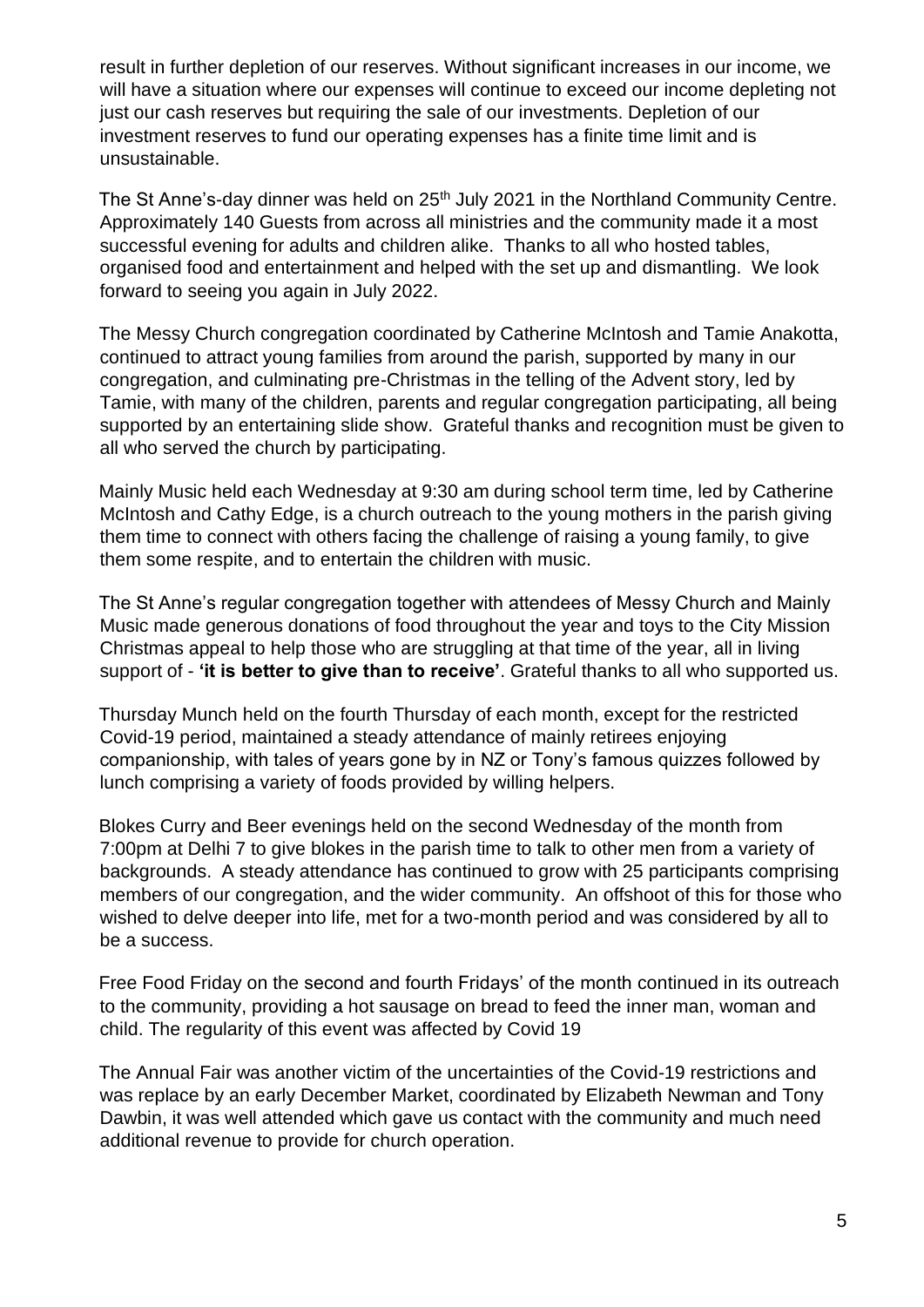The Craft Group co-ordinated by Elizabeth Newman meets fortnightly in the Church Hall Sunday from 2:00-5:00pm for craft and companionship.

The wardens met regularly with Paul and Catherine Froud to review the Parish life and commitment, and to set the vestry agenda. Vestry met regularly throughout the year, including meetings via Zoom during the restricted periods, to carry out their function of discipleship, worship, prayer, and parish governance. We thank the Vestry for their service and commitment to the life of our parish and thank Paul and Catherine for their leadership.

Catherine Froud as Assistant priest has proved to be a valuable assistant to Paul and has been an active participant in the Parish Life and an able and fortunate presence as Priestin-Charge during Paul's absence on sabbatical in early 2021. We thank Catherine for guiding and sustaining us during this period. Catherine's period of service to the parish concluded at the end of November with a celebratory lunch to thank her and Jeff for their service to our parish life.

Last but by no means least, we thank all of those who worked so hard maintaining our church and contributing to our parish life and worship.



### *Neale Howcroft and Elizabeth Smith –* **Wardens**

*Our Parish Dinner in July 2021*

### **St Anne's Worship Team Report**

#### **Bridgett**

Our sung worship during 2021 was again disrupted by Covid with the lockdown in August and subsequent Level 3 and 2 restrictions. This resulted in the formation of house churches, in which we were able to explore a wide variety of music through YouTube.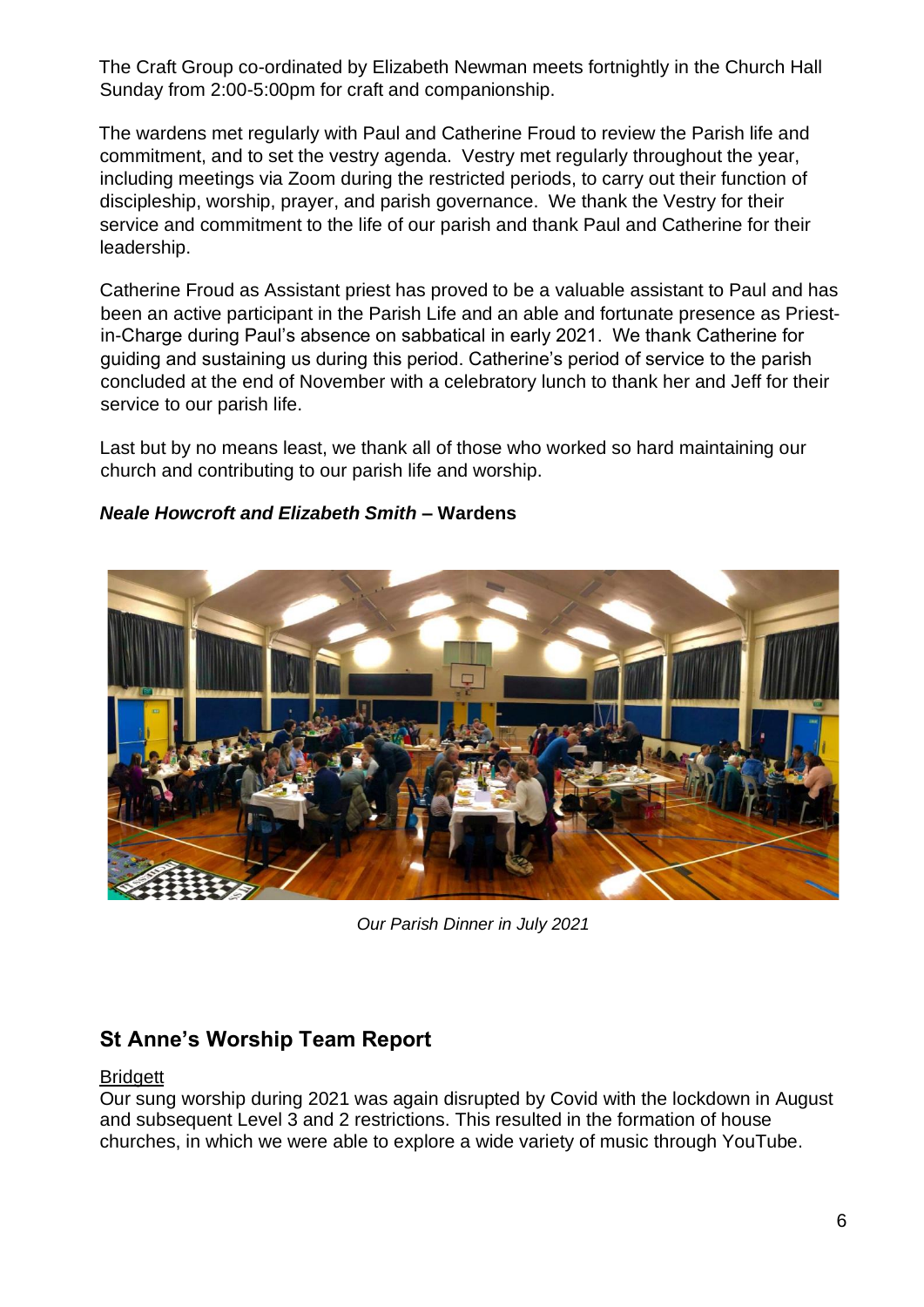We continued the practice of doing things differently on a 5th Sunday. In January we celebrated with New Zealand liturgy and music in Te Reo and English. At the end of May we were joined by Archdeacon Wiremu Kaua and some of his whakaminenga for a korero about the inclusion of Te Reo in our service, in particular The Lord's Prayer. We had planned a Taize Service for August, but this was cancelled due to the lockdown. We hope to hold this sometime during 2022.

I stepped down from worship leading at the end of November to allow space for others to grow into this role.

#### **Cathy**

Christmas services were held in person, in the church, in great spirits. Three teams of musicians led worship, focusing on traditional carols in various styles. We were especially pleased to have young Anna and Zoe leading from their schools repertoire.

The summer worship in one congregation had us singing joyfully together. We hope this will continue under a variety of musical leadership into 2022. Your contributions are valued.

"Let us come together. Praise the name of Jesus!"

### *Bridgett and Cathy*



*Christmas Services – December 2021*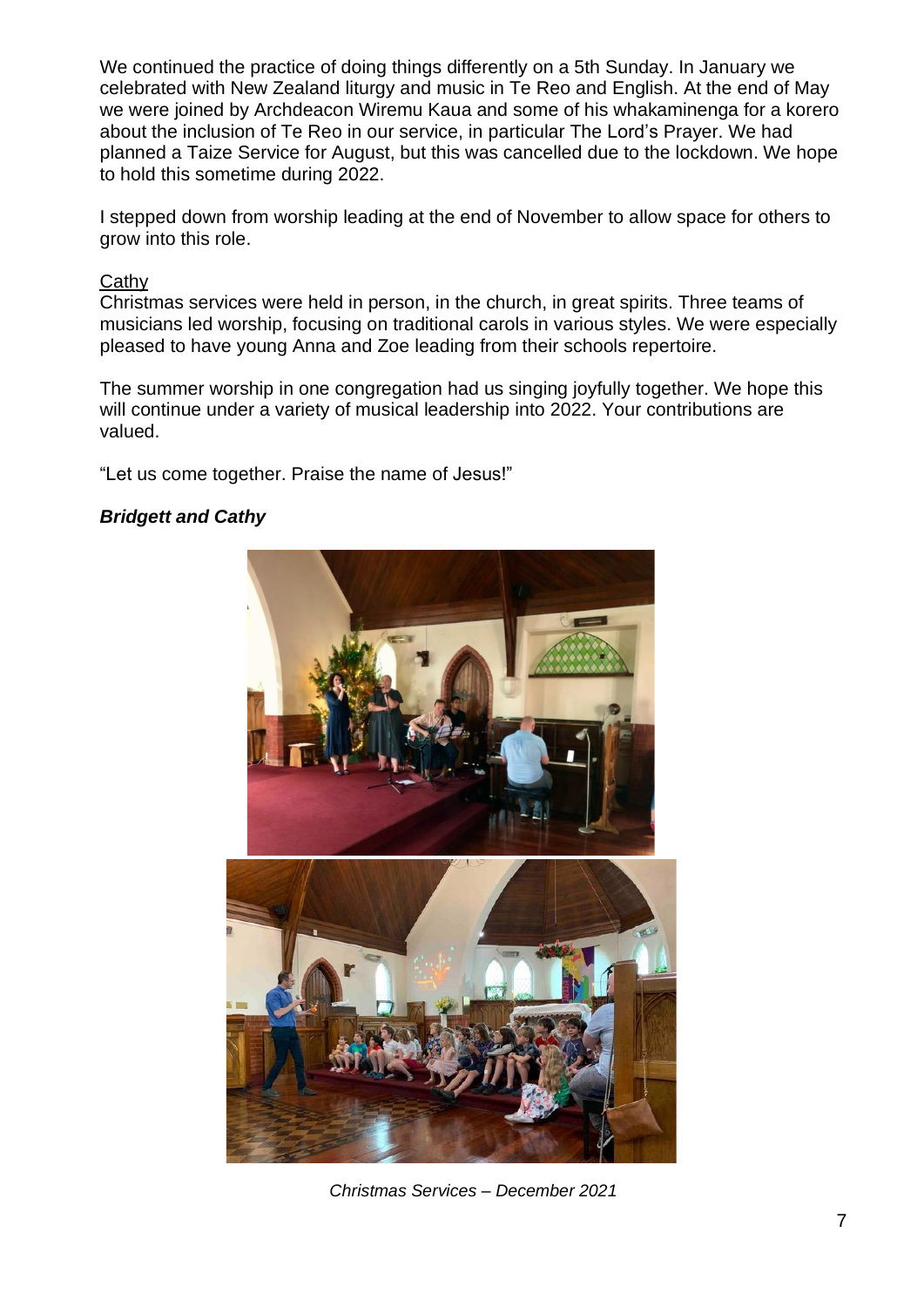### **Love Out Group Report**

The St Anne's Love Out group had planned on 2020 being a year of consolidation of its Outreach programme. Although almost all of our planned activities got underway, many were interrupted by the arrival of the Covid-19 pandemic. On the positive side, there have been some new contacts with members of our local community and an increase in the interaction between members of the various groups.

This coming year our aim will be to increase group numbers and further build on the synergies between the groups. We remain mindful of our aim of 'taking the love of the Church out into the community'.

| Activity             | Comment                                                                                                                     |
|----------------------|-----------------------------------------------------------------------------------------------------------------------------|
| Craft and            | The Craft and Coffee Group have continued to meet every second and fourth                                                   |
| Coffee               | Sunday afternoon. Up to a dozen crafters at each session have produced a                                                    |
|                      | variety of handmade outputs to stock the fair's Craft stall. The group                                                      |
|                      | continues to encourage anybody who just feels like a Sunday afternoon cup                                                   |
|                      | of coffee and chat to join them.                                                                                            |
| Curry and            | The Curry and Beer group continue to meet regularly at the Delhi-7 every                                                    |
| <b>Beer</b>          | second Wednesday of the month. There have been new faces joining us                                                         |
|                      | nearly every month and the core group is now over 20 strong. The blokes                                                     |
|                      | have enjoyed lively conversations and it was good to see so many of the                                                     |
|                      | group at other Church activities such as the Fair and Messy Church. It is                                                   |
|                      | interesting to overhear individuals arranging help with DIY projects or getting                                             |
|                      | together for family mountain biking trips.                                                                                  |
| Environment          | Our environment programme has still not got off the ground, but we must thank                                               |
|                      | Sue for her work keeping the Church garden tidy.                                                                            |
| Free Food            | One of our longest standing Outreach projects, we continue to offer free                                                    |
| Friday               | barbequed sausages every second and fourth Friday of the month. While our                                                   |
|                      | original target group (hungry students) have never materialised in great                                                    |
|                      | numbers, we now have a number of regular after school care customers.                                                       |
|                      | Special thanks to Jan Atkinson who has regularly supplied our barbeque                                                      |
|                      | chefs with cups of coffee and yummy biscuits.                                                                               |
| <b>Otari Reading</b> | The Otari School reading programme continues with our volunteers offering                                                   |
|                      | their weekly reading services. The school staff is very grateful for our                                                    |
|                      | contribution – another of St Anne's long standing Outreach activities.                                                      |
| Refugees             | Sue continues to be our contact with the Red Cross refugee programme. St                                                    |
|                      | Anne's can again expect to be asked to help with their next family housing                                                  |
|                      | project, but Covid-19 has slowed the arrival of new groups of refuges.                                                      |
| Christmas            | Another loss to Covid-19 was the 2020 Spring Fair. Some groups were                                                         |
| Market               | already well advanced with their fair stall preparations, so in early December<br>we ran a smaller market event focusing on |
|                      | Christmas with just plants, books and craft. With limited advertising we were                                               |
|                      | pleasantly surprised by the number of customers and the resulting takings -                                                 |
|                      | over \$2k. This year we are getting in early planning a Church Fair with an                                                 |
|                      | Easter theme in late March.                                                                                                 |
|                      |                                                                                                                             |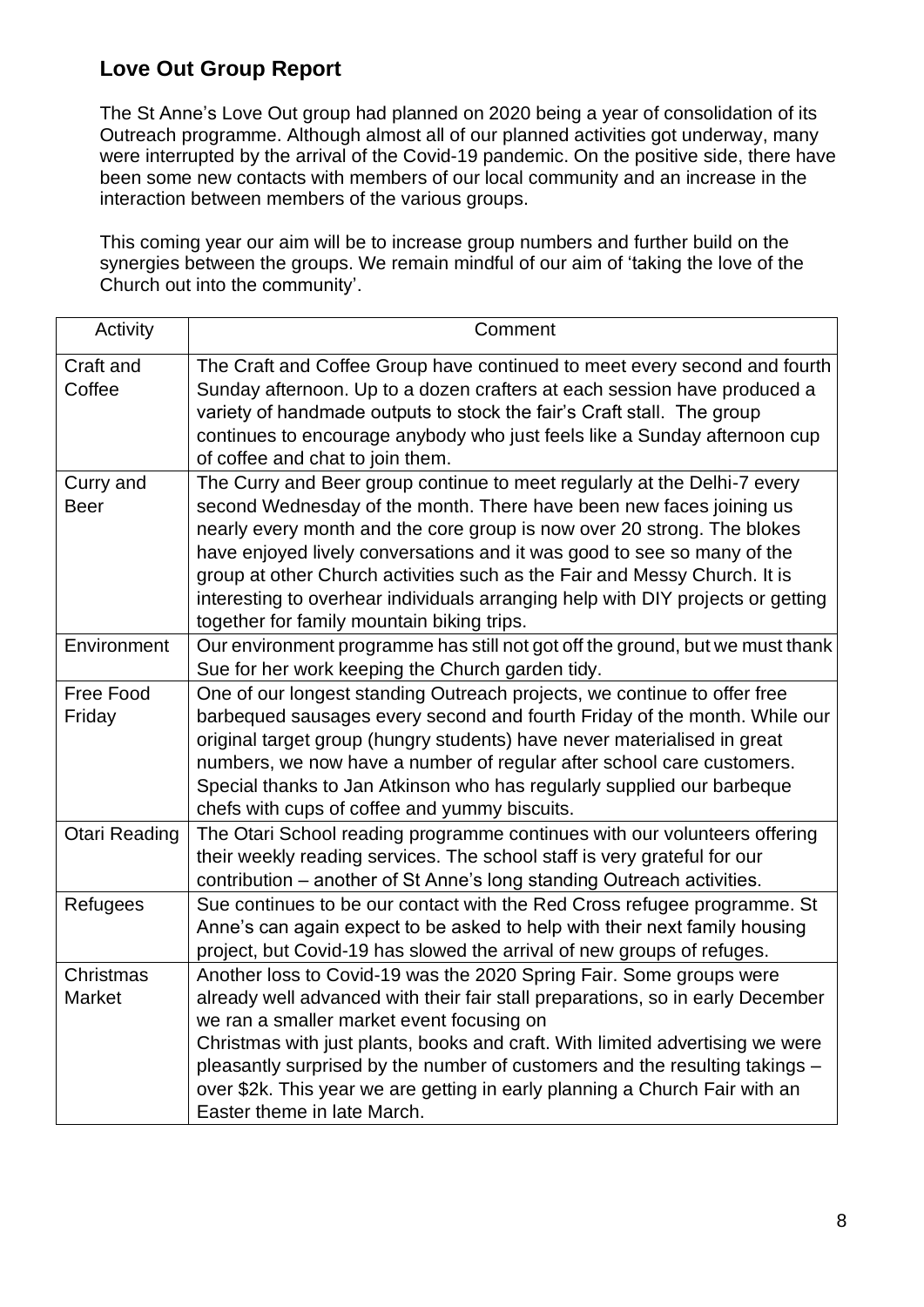| Thursday | The Munch programme continued with meetings every fourth Thursday of                                                                                                                                                                                                                                                                                                                                                                                                                                                                                                                                                                                                                                                                                                               |
|----------|------------------------------------------------------------------------------------------------------------------------------------------------------------------------------------------------------------------------------------------------------------------------------------------------------------------------------------------------------------------------------------------------------------------------------------------------------------------------------------------------------------------------------------------------------------------------------------------------------------------------------------------------------------------------------------------------------------------------------------------------------------------------------------|
| Munch    | the month. While numbers are down a little (with about 16 regulars), it is<br>great to see some of our less mobile seniors making the effort, arriving by<br>taxi (or even taxi van). Entertainment alternated between guest speakers<br>and team quizzes, with our Christmas edition being especially popular. This<br>year we hope to arrange a couple of visits to the Northland Memorial<br>Community Centre to watch classic films. Special thanks to the kitchen group<br>who somehow always manage to come up with a delicious, shared lunch.<br>The aim for this year is to actively promote 'the Munch' in the hope of<br>attracting some new attendees. It is clear that it is providing an important<br>social connection for some of the senior members of our parish. |
|          |                                                                                                                                                                                                                                                                                                                                                                                                                                                                                                                                                                                                                                                                                                                                                                                    |

#### *Tony Dawbin and Elizabeth Newman*



*Christmas market - December 2021*

### **Literacy Programme at Otari School Report**

The Anglican Parishes of St Anne's, Northland-Wilton and St Luke's, Wadestown have been involved with the Literacy Programme at Otari School since September 2000. Volunteers from both Churches as well as the local communities give the children individual reading practice each week. In 2021 there were 9 volunteers across 5 classes. Jill Jones, Rosemary Tomlinson, Barbara Murray, Hugh Cordery & Diana Steele represented St Anne's. The teachers select the children and the books for the programme depending on their age and ability. Each pupil reads to the volunteer, who helps, when necessary, with words and comprehension for 10 – 15 minutes. Due to Covid we didn't resume the programme in term 4 given the uncertainty regarding the pandemic. We enjoy reading with the children and the school is always appreciative of our contribution.

#### *Diana Steele*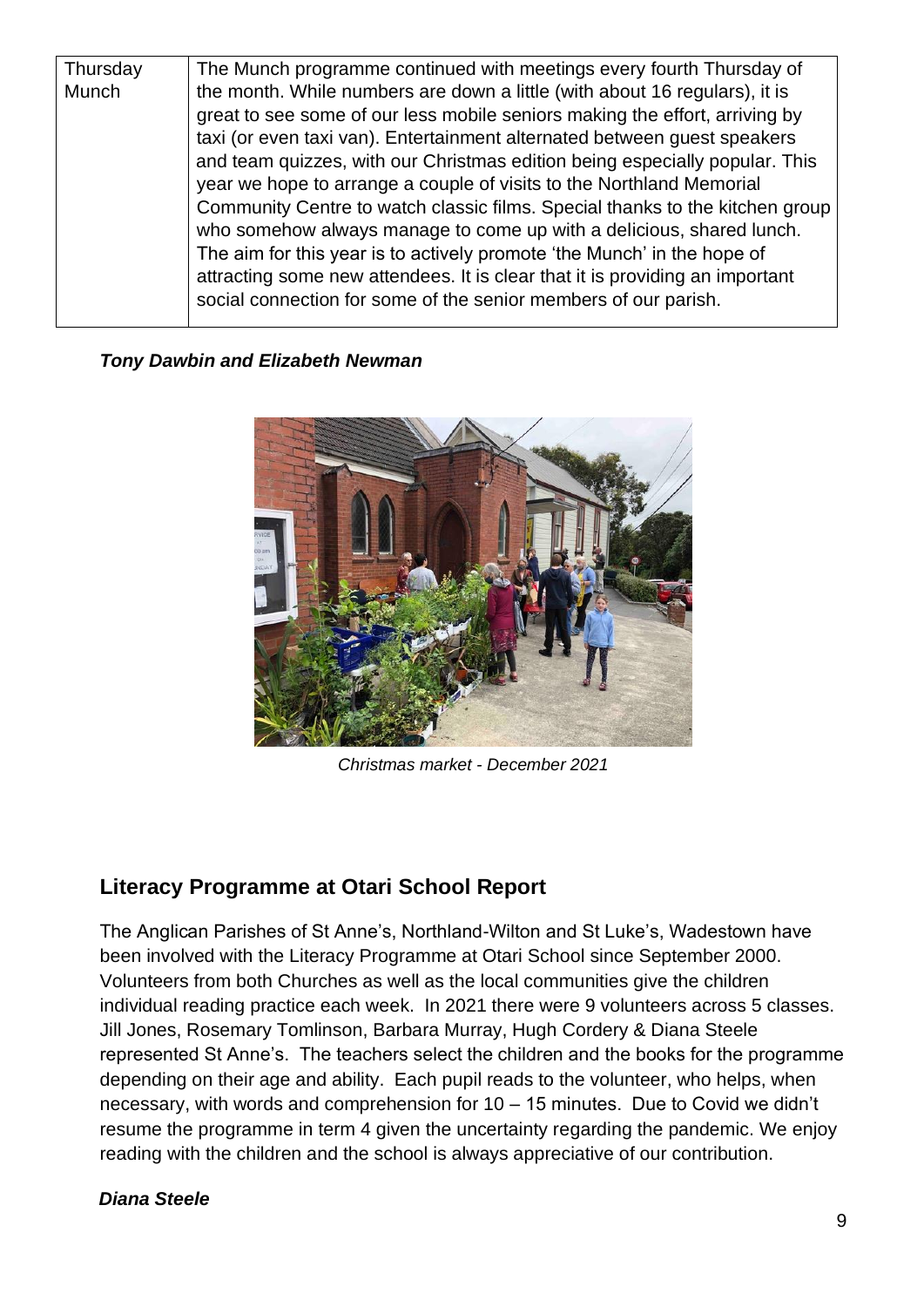### **Mainly Music Report**

Mainly Music continues to delight and reach new people. In 2021, a total of 37 preschoolers and their caregivers enjoyed together an interactive music session in St Anne's Hall on Wednesday mornings. It's all about encouraging and connecting with the community, especially the next generation. We ran four small sessions in 2022 before needing to pause Mainly Music due to Omicron.

We have a fantastic Mainly Music team who welcome, bake, serve morning tea, offer a listening ear over a cuppa, and play with the children. We farewelled stalwart members of the team Jan Lowrie and Catherine Froud in 2021, as well as little Charlotte whose heartwarming role was demonstrating the actions to the other children ever since we launched Mainly Music in 2018! Let me know if you would be interested in contributing to this vibrant ministry.

#### *Catherine McIntosh*



*Mainly Music Christmas session* 

### **Messy Church Report**

Messy Church continues to be an amazing connection into the whanau within Northland. Despite all the uncertainty and challenges with COVID over the past year, God has been faithful (why did we doubt!). This monthly Sunday afternoon congregation has roughly 40- 50 people attending each week, with a regular group of around 30 who come every month. If everyone on our contact list showed up in the one week we would be overflowing. The service includes crafts and activities, a short message and shared meal.

Despite COVID, we only missed one month last year, however, since the beginning of 2022 we have only been able to meet once.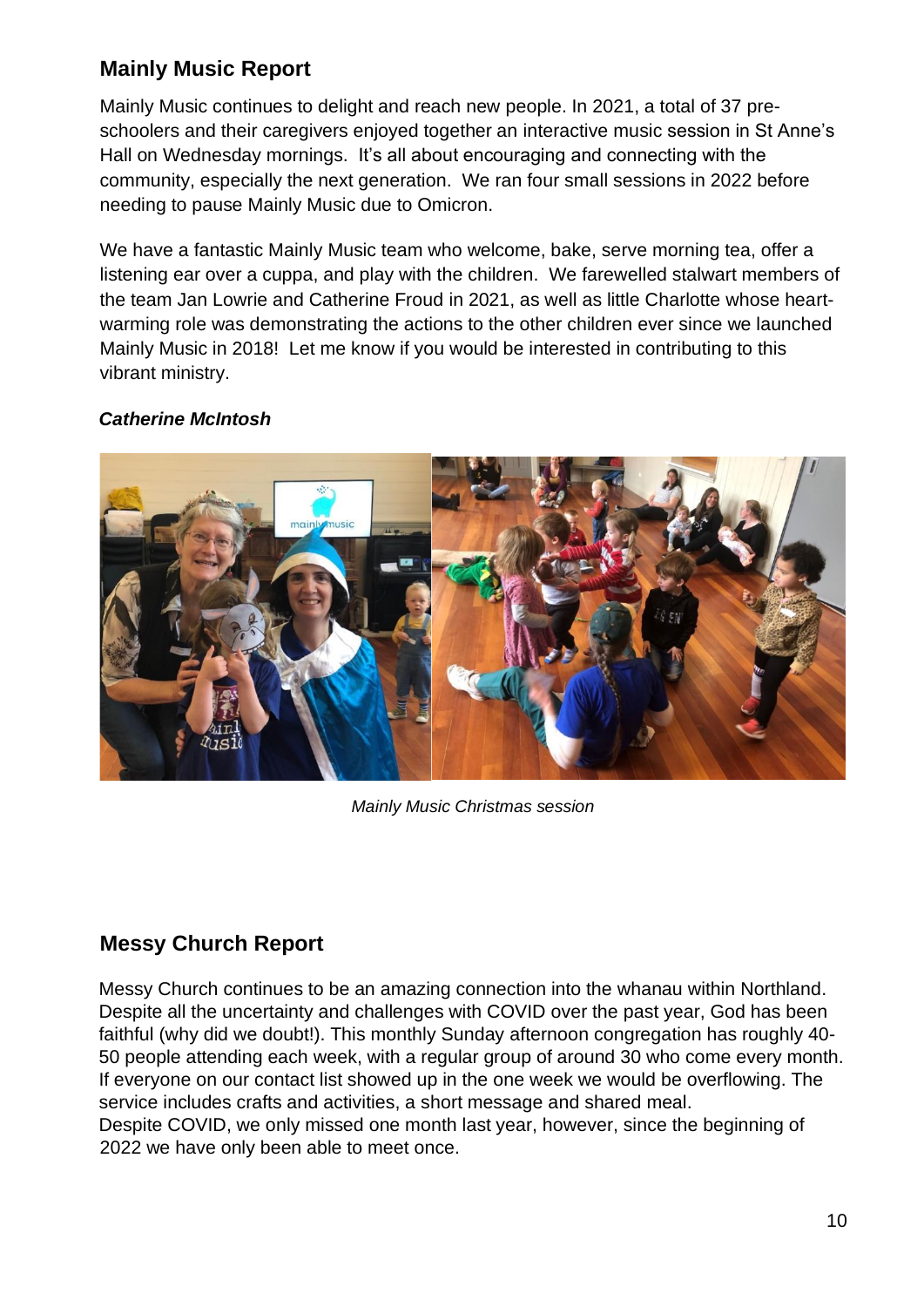This past year we focused a majority of our time looking at the life of Jesus and some of the amazing stories he told. We explore the good Samaritan, focused on what talents God has given each of us and how we are using them, and how we can shine like stars for Jesus. We also had a very popular activity to taking apart old electrical appliances as we learnt that God looks at our heart (1 Sam 16). Of course we finished with our traditional Christmas pageant which is always so much fun.

Each month we try to have a range of activities from drawing and cutting through to blindfolded obstacle courses and science activities. The majority of children attending are between the ages of 4-9 and we continue to see children drop-off in the later primary years.

Reaching the later primary age children is a key gap in our Northland community. Another key challenge for 2022 will be the loss of key helpers - the Anakottas leaving and Cathy spending some much needed time in Canada. This will leave a huge hole in the Messy Church team. Please pray for further help or even better volunteer – it's a great team. A huge shout out to our amazing Messy Church volunteers – from welcoming, hospitality and food preparation, activities and worship. Your servitude is amazing and a blessing to Northland. Thank you.

### *Tamie Anakotta*



*Messy Church 2021*

### **Children's Church Report**

Children's Church was busy, noisy and lots of fun over the last year. We met during the 9:30 am service twice a month during term-time. There is a core group of children from 3 families that attend. The teachers were Teresa Edge, Susan Agnew and Heather Kirkham (who rotate), and we are generally supported by at least one parent helper- thank you parent helpers!

We're always impressed by how much the kids already know and how they think about things from different insightful perspectives! They are quick to put up their hands with answers and learn new activities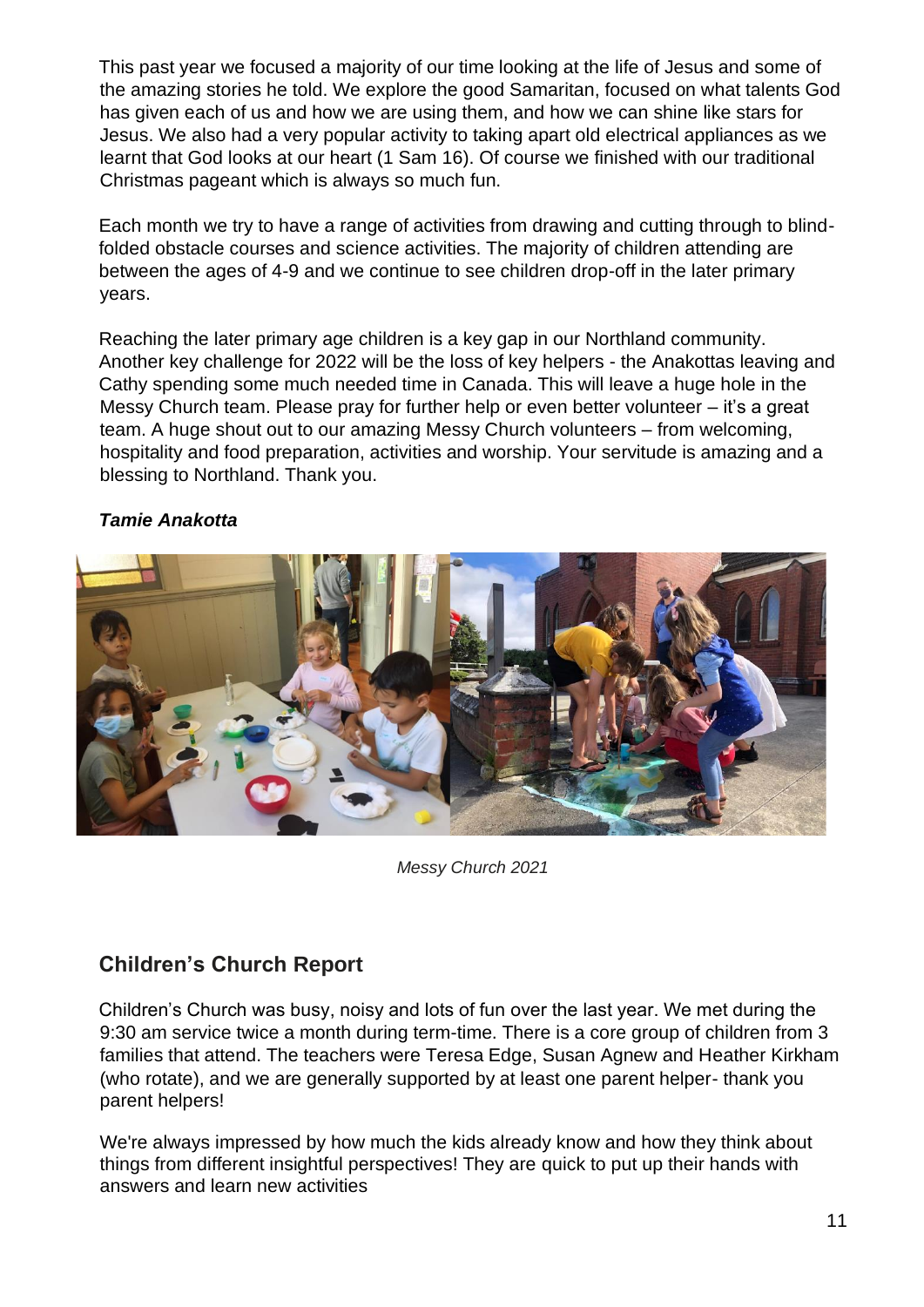In 2021 we generally followed the lectionary, however from term 1 2022 we are trying a few changes. We were challenged by Bishop Ellie about what church would look like if it were child centred. Reflecting this, and encouraged by Cathy Edge, the teachers are trialling having children's church start at the same time as regular church, and to follow its own theme over each term, with the stories, songs and games all building on each other over the term. The current theme is the life of Jesus as we lead into Easter. We still share with the rest of the church what we have been up to after the prayers, and the kids love bringing the offertory basket up as they come to the front of the church. We can then stay up the front during the Great Thanksgiving and join our families during communion. The "kids corner" has also been moved to the front pew to make it easier to engage in the service when we are not in children's church.

Looking ahead we're already feeling sad about the Anacotta's return to Australia and are grateful for all the talents and community spirit they have brought to St Anne's.

Thanks as always for making kids feel welcome at St Anne's. It's great to see them be comfortable and playful in the church building and take ownership of things like taking up the basket and putting out the candles. If you have other ideas for including children in the wider service don't hesitate to let us know :)

#### *Teresa, Susan, and Heather*

### **Admin Team (administration & finance) Report**

The Group has continued to meet regularly during the year taking action and making recommendations to Vestry where appropriate.

Matters covered are as follows:

#### *Maintenance of Church, Hall, and Vicarage*

Hall- the re-polishing of the Floor was arranged and carried out mid-year with little disruption to use. A working Bee was held to clean and repair the chairs – thank you to the band of helpers.

Vicarage - It was found necessary to replace the wiring and consequently thee switchboard during the year along with smaller matters of maintenance.

Graeme Hydes has continued his good work in monitoring and attending to small items around the church and Hall and we are extremely grateful for his expertise and willing assistance (especially removing leaves from the guttering)

The Group suggests that annual inspections of the Church and Hall are made as is required for the Vicarage.

The Hall continues to provide a regular income to help meet its running costs despite the disruptions of Covid.

Tony continues to monitor our *health and safety requirements* – thank you Tony

*Finance* A review of our investments was undertaken with a view to increasing income. After discussion and the taking of appropriate expert advice a re-arrangement was carried